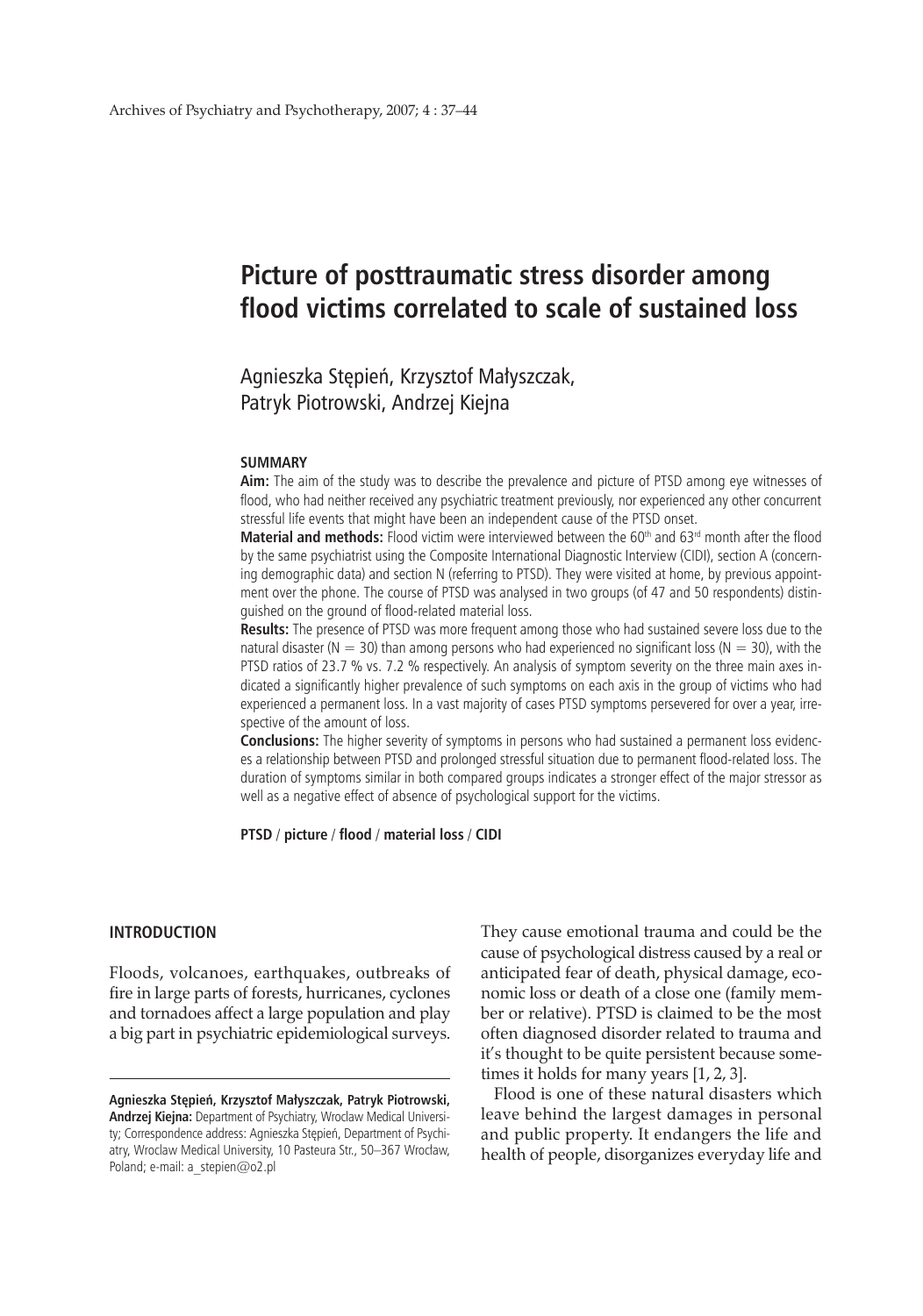is a source of dreadful cognitions which may lead to PTSD occurrence.

The flood Poland suffered in July 1997 was the largest natural catastrophe ever recorded in the history of the country. It occurred in 26 provinces, 6700 km<sup>2</sup> of arable land and urban area were flooded, that's about 2 % of Poland's area. 46.000 flats and households were destroyed causing a great economic and public loss. 55 lives were taken [4].

The middle and upper basin of the Odra River was particularly badly affected. Heavy raining which led to the flood lasted continuously for 5 days ( $5<sup>th</sup> - 9<sup>th</sup>$  July 1997). The rainfall reached locally up to 500 mm and that was three-four fold as much as the mean monthly sums for the region. As a result the water levels in rivers rose rapidly and that was facilitated by the fact that the ground was already soaked up to its capacity due to the recent rainfalls.

Unexpectedly in just a few night hours 70 % of the mountain terrains of Ziemia Kłodzka were flooded. Almost 80 % of households located there were partially or completely destroyed. The analysis of flows showed that those recorded in 1997 were the highest ever observed in the area. The hydrologic reports on the day before the flood suggested no danger whatsoever. In the Nysa Kłodzka catchment basin the water reservoirs were mainly filled up to their medium capacity. Water levels recorded in Bystrzyca Kłodzka and Kłodzko were in upper part of the medium ranges and in other places were in upper part of low ranges and lower part of middle ranges. Despite this, the water level in Nysa Kłodzka River rose from 100 to 655 cm in five days (between  $4<sup>th</sup>$  and  $8<sup>th</sup>$  of July) in Biała Lądecka River it rose even more from 40 to 430 cm in just four days (between  $4<sup>th</sup>$  and  $7<sup>th</sup>$  of July) [5]. The utmost threat occurred in Nysa Kłodzka River-basin and according to data obtained from Community Crisis Centre in Bystrzyca Kłodzka 441 households were flooded, a tremendous loss in farming and farm equipment occurred [6].

Such a sudden and huge water level rise, lack of alert, no time for employment of proper preventive measures and complete insufficiency of those already used determined the large extent of catastrophe. The fact that a very small number of the victims had insured their homes or farms must be taken into account. Moreover,

the insurance policies did not cover natural disasters. Therefore they received no compensations from insurance companies. Shoestring financial help offered by the authorities couldn't make up for the loss. Each family received 3000 PLN (regardless to the number of family members) in order to buy the basic necessities and household equipment.

The frequency of PTSD being a psychological reaction to the natural disaster depends on time that has passed since trauma occurred, the extent of the disaster and the methodology employed in the research. It appears that the persistence of symptoms of post-traumatic stress disorder largely depends on the social and psychological support victims receive afterwards. The fully or partially developed PTSD in victims who had not received professional support lasts for longer.

Prolonged exposure to stress and confrontation with physical loss caused by the calamity may play an important part in its chronicity. Literature confirms this hypothesis and results are in close relation to the group of individuals included in the study.

The study analyses the PTSD course amongst the victims of the upper Odra River-basin, the terrain notably affected by the disaster. The analysis consists of two subgroups of patients that strongly differed in loss amounts caused by the flood. The catastrophe extent described by sudden and huge water level rise, lack of alert, no time for employment of proper preventive measures, permanence of disruptions as well as lack of social and psychological support for the victims may influence the severity and persistence of PTSD symptoms.

#### **The aim of the study**

- 1. Estimation of PTSD incidence in both subgroups.
- 2. Analysis of PTSD course:
	- detailed description of the most frequent symptoms belonging to three main axes included in diagnostic criteria of modern classification systems – DSM-IV and ICD–10: intense persistent and against one's will ideation of the trauma, persistent avoidance of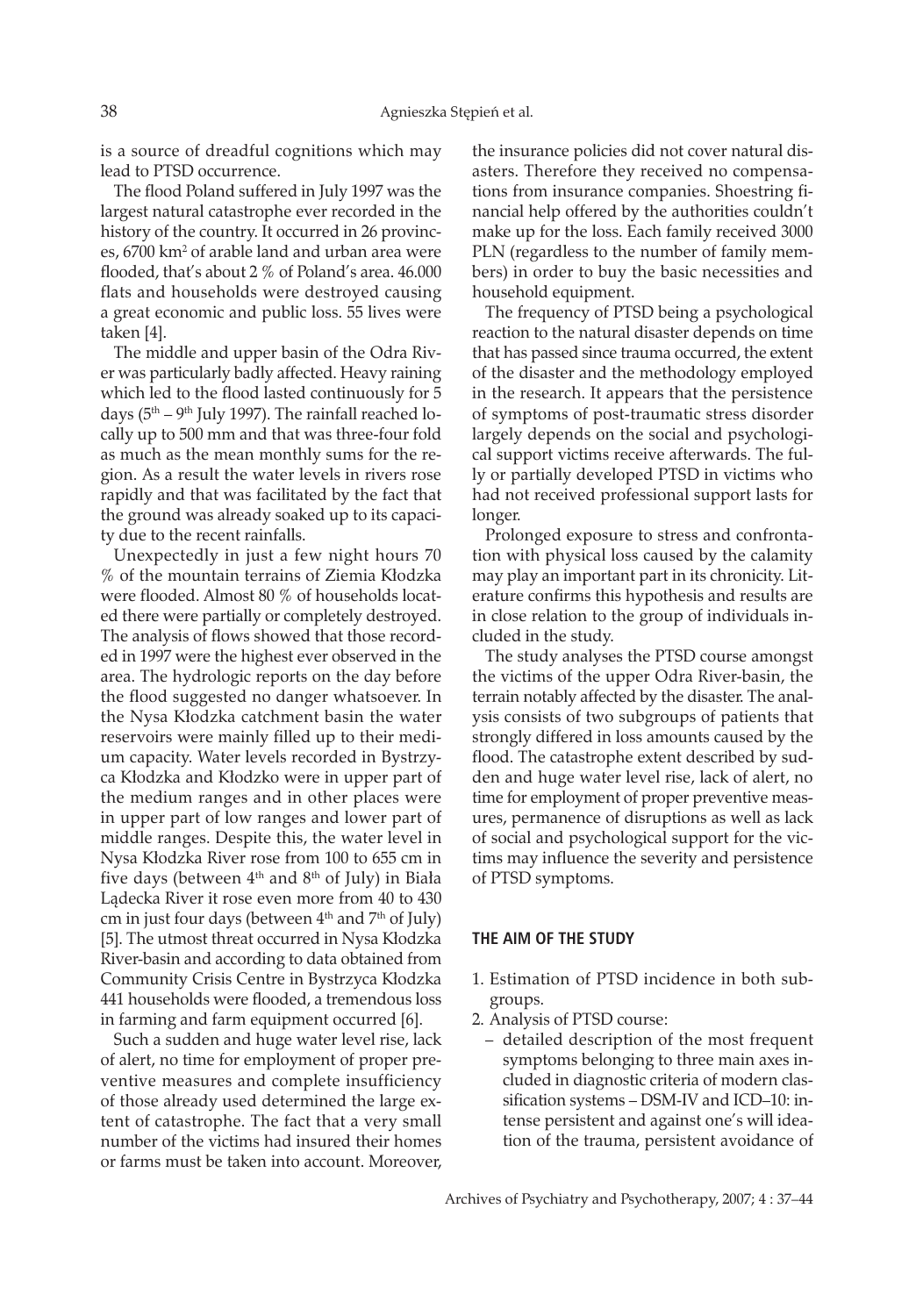stimuli resembling the trauma, overreactivity not present before trauma;

- the symptoms occurrence frequency comparison in both subgroups: victims who had experienced no significant financial loss caused by the disaster and individuals severely affected (loss of household or damages influencing everyday living until the day of survey).
- 3. Estimation of the time of symptoms persistence depending on permanence of disruptions.

#### **MATERIAL AND METHODS**

# **Material**

The study has been conducted in four villages in the Bystrzyca Kłodzka commune (Goworów, Michałowice, Zabłocie, Wilkanów) in the Nysa Kłodzka River-basin. This river was the one that rose in the quickest and the highest degree out of all rivers of the Odra River mountain tributaries. The villages were flooded all of a sudden during night hours and the disaster struck all the households in the area.

107 adult ( $\geq$  18 years old) direct eyewitnesses of the flood were interviewed (40 men and 67 women). The interviews were performed by one trained psychiatrist in the homes of those who consented to the study after prior phone appointment. Direct contact with the flood victims was made possible by the GPs who were responsible for health care of population living in the regions devastated by the calamity.

The condition stating that only subjects with the same risk of trauma, its severity and duration would be examined has been fully satisfied (villages chosen for the study were flooded to the same extent and in comparably short time).

This condition has been dictated by the fact that PTSD incidence rates largely depend on the characteristics of population examined. The study was performed between July and September 2002, i.e. five years after the flood.

The fact that none of the interviewed subjects received any psychological or psychiatric support after the flood and the availability of such is still poor nowadays, was striking. Also, financial help offered by local authorities was minimal despite the fact it was much desired by the affected who had no chance for compensations from insurance companies because natural disasters were not covered.

The exclusion criteria (at least of the conditions listed below):

- psychiatric treatment before 1997,
- exposure to the traumatic event (other than flood in year 1997) that could be regarded as the independent PTSD cause,
- severe cognitive or memory impairment, delusional disorder, manic syndrome or withdrawal syndrome of any origin diagnosed during the interview.

Finally, 97 individuals were interviewed. In that number were 38 men and 59 women, 39.2 % and 60.8 % respectively. The age ranged between 24 – 82 years (mean 46.92). Most of the subjects had secondary education (56.7 %), 36.1 % had only primary education and 7.2 % reached the higher level of education. Little more than a half of those examined were unemployed (52.6 %), which placed these people in the lowest socioeconomic class.

Two subgroups of victims were compared: 47 individuals severely affected (loss of household or damages influencing everyday living until the day of the survey) and 50 victims who had not experienced significant financial loss caused by the disaster (48.5 % and 51.5 % respectively).

#### **Methods**

The instrument used in the study was the Composite International Diagnostic Interview (CIDI) designed as a cooperative project of WHO *(World Health Organization)* and ADAMHA *(United States Alcohol Drug Abuse and Mental Health Administration)*. CIDI was designed especially for the purposes of psychiatric epidemiological surveys in different cultural settings. The formula of the instrument allows its application to the individuals with different educational levels (acceptable for illiterates), questions are clear and simple without unnecessary idioms and colloquialisms [7]. Polish version of the CIDI was prepared according to WHO guidelines. The text translation covered back translation and linguistic consults [8]. It is a highly structured interview where all closed questions have been listed and have to be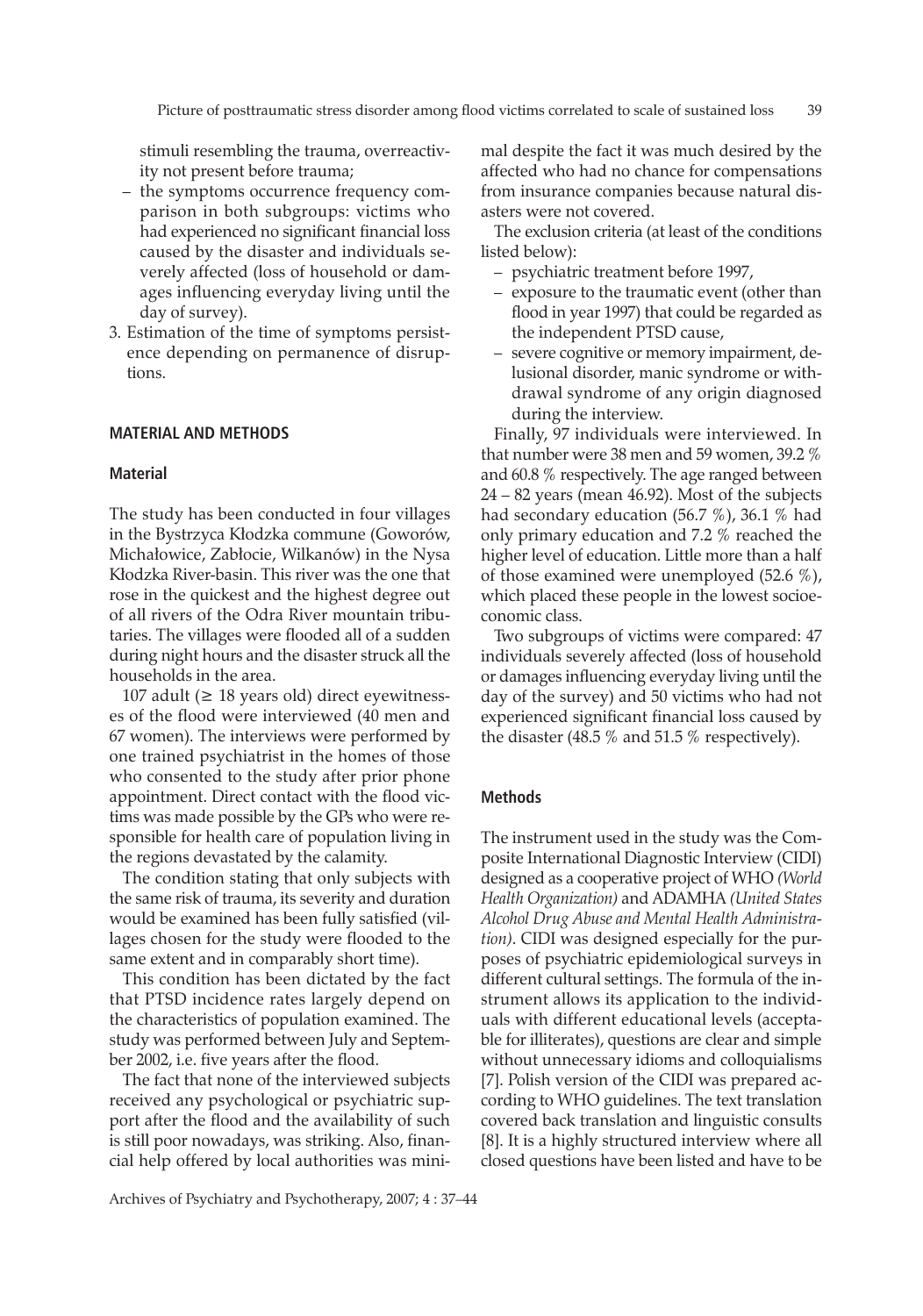asked using exact wording. Positive answers to the questions, following the specific algorithm, lead to further questioning ascertaining or omitting additional data. CIDI is widely used in epidemiological studies in psychiatry; its present version has been adjusted to the modern classification systems: DSM-IV and ICD–10 [9, 10].

The instrument used in the study was the Munich version of CIDI covering the whole lifetime of the subject. In the study presented, two sections of CIDI were used: section A of sociodemographic data and section N, dealing with PTSD symptoms. Construction of the latter section allowed not only confirmation of the PTSD presence in the examined individuals but also analysis of the course of syndrome in time. This section contains 19 questions: closed ones, as well as questions concerning the onset of the symptoms, duration of the disorder and the moment symptoms cease.

The most frequent symptoms belonging to three main PTSD symptom axes are reflected in three section parts:

Questions N3 – N7 are useful in evaluation of the symptoms reflecting intense recollection of the stressful event.

- CN3 remembering against will,
- CN4 bad dreams or nightmares about the event,
- CN5 feeling as if the event was happening again,
- CN5A acting as if the event was happening again, even though it wasn't,
- CN6A getting very upset when the event was reminded,
- CN6B feeling anxious when the event was reminded,
- CN6C feeling helpless when the event was reminded,
- CN7 physiological hyper-reactivity when the event was reminded.

Questions N8 – N14 analyze symptoms from the group of persistent avoidance of stimuli resembling or associated with the stressor.

- CN8 trying not to think or talk about the event,
- CN9 avoiding places, people or activities that might remind the event,
- CN10 memory blank for all or part of the event,
- CN11 loosing of interest in doing things that were once important or enjoyable,
- CN12 isolation or distance from other people,
- CN13 more difficulty experiencing affection towards other people,
- CN14 pessimistic thinking about future.

Question N15 concerns symptoms of increased psychological sensitivity and arousal not present before exposure to the stressor.

- CN15A sleeping disturbances,
- CN15B concentration disturbances,
- CN15C greater carefulness,
- CN15D increased irritability or more frequent losing of temper,

CN15E increased restlessness or vigilance.

The data obtained were analyzed by *Statistica* software, version 5.0 developed by StatSoft. The statistical methods used: U-test Mann-Whitney (M-W) – nonparametric test alternative to t-Student test for independent variables,  $\chi^2$ -test used in distribution comparison of bivalent dependent variables.

# **RESULTS**

Occurrence of PTSD as a result of flood experience was evaluated with section N of the CIDI instrument. Based on the data gathered from 97 persons, PTSD was confirmed in 30 individuals (30.9 % of the whole sample). The PTSD was diagnosed more often among individuals severely affected by the disaster – 23.7 % ( $n = 30$ ) than victims who did not experience significant financial loss – 7.2 % (n = 30).

The construction of N section allowed the analysis of symptoms severity in three main symptom axes included in diagnostic criteria of modern classifications. The intensity of symptoms was evaluated by the amount of symptoms belonging to each of the main groups (G1, G2, G3), and a total of all diagnosed symptoms  $(G4 = G1)$  $+ G2 + G3$ ).

Intensity comparison of all PTSD symptoms in both subgroups – individuals severely affected by the flood and victims who experienced no significant financial loss – showed greater mean intensity of all symptoms in the first subgroup (Fig. 1.) and the difference reached statistical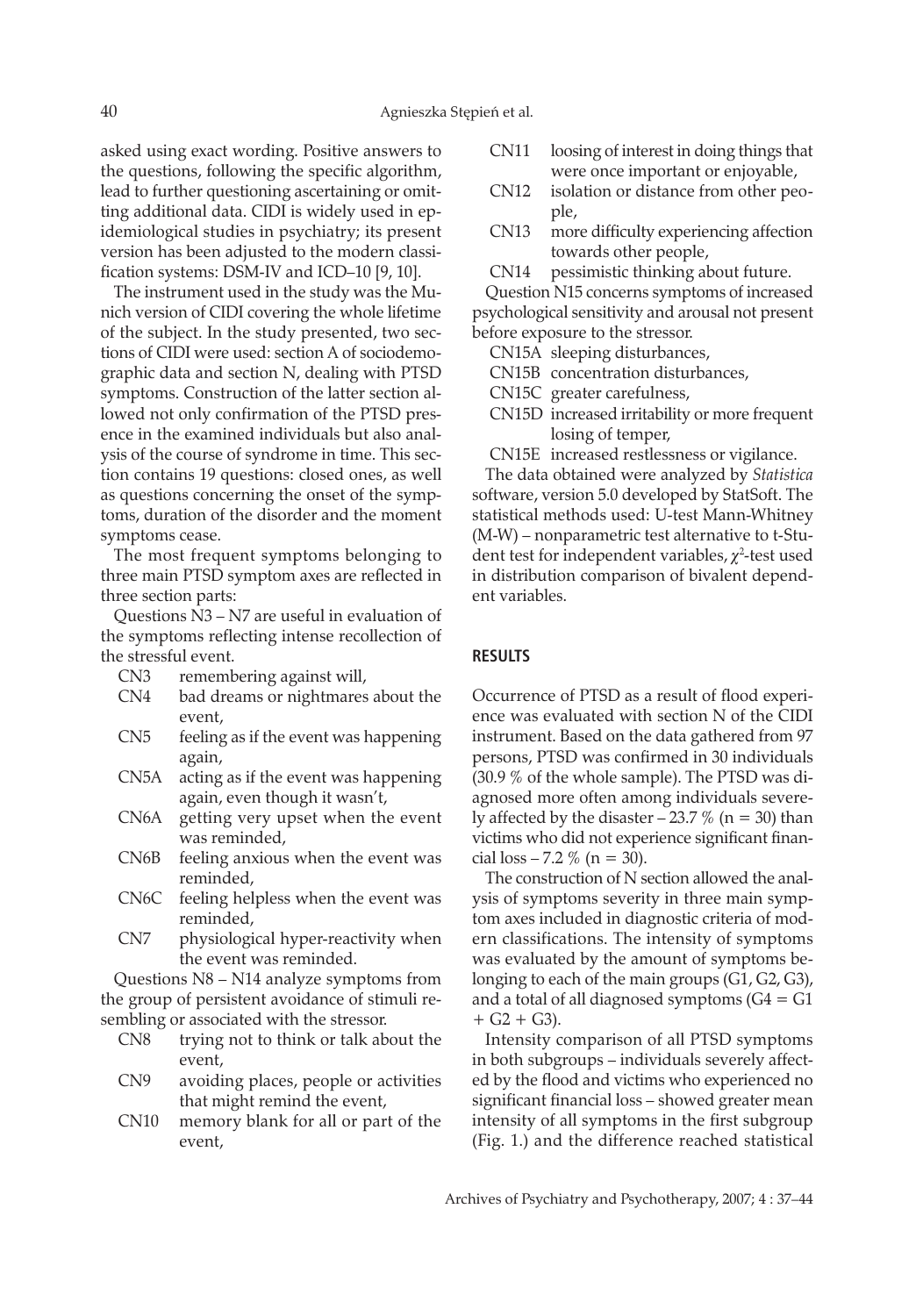

**Fig. 1.** Mean intensity of all PTSD symptoms (G4) in the subgroup of individuals severely affected (1) and participants who had not experienced significant financial loss (2)

importance according to M-W test ( $p = 0.00139$ ,  $Z = -4.34585$ ).

Symptoms intensity analysis in three main symptom axes showed their statistically important higher incidence in each of the main axes for individuals persistently affected by the disaster. The highest distinction of distribution was found in the group of overreactivity symptoms not present before trauma (Fig. 2) with statistical importance according to M-W test ( $p = 0.00495$ ,  $Z = -4.05831$ ).

Symptoms distribution in the main axes of intense persistent ideation of the flood (M-W test:  $p = 0.002545$ ,  $Z = -3.018$ ) and persistent avoidance of stimuli resembling the trauma (M-W test:  $p = 0.000183, Z = -3.742$  was not well-defined in both the described subgroups of victims nev-



Fig. 2. Mean intensity of symptoms in the axis of hyperreactivity (G3) in the subgroup of individuals severely affected (1) and participants who had not experienced significant financial loss (2)

Archives of Psychiatry and Psychotherapy, 2007; 4 : 37–44

ertheless the symptoms intensity reached statistical importance amongst individuals persistently affected by the disaster.

Section N of CIDI not only allowed demonstration of intensity distinction between the main PTSD symptom axes but each symptom was assessed as well, even if the diagnosis was not formally justified. The variables in groups were assessed with  $\chi^2$ -test (Table 1.).

Significantly more symptoms were diagnosed in the subgroup of individuals severely affected by the flood and the significance reached statistical importance. The only symptoms which occurred with similar frequency in both subgroups were: feeling anxious when the flood was reminded (CN6B), feeling helpless when the event was reminded (CN6C) and acting as the event was happening again, even though it wasn't (CN5A).

The most frequent symptom in both subgroups was increased restlessness or vigilance not present before trauma (CN15E). Remembering against will (CN3), sleeping and concentration disturbances (CN15A and CN15B respectively) were the most frequent consecutive symptoms observed.

The construction of question CN17 allowed the determination of time point of the symptoms onset – answers for the question: "At what time after the flood the symptoms occurred for the first time?" were rated as follows: 1 – "during the same day",  $2 -$ "during the same week",  $3 -$ "during the same month", 4 – "during six months", 5 – "during one year", 6 – "after a year".

Half of the individuals fulfilling the criteria for PTSD defined the onset of symptoms as "during the same week" and 40 % as "during the same month". More than a half of all participants of the project defined the onset of symptoms as "during the same week" but the distribution of further answers was not so unequivocal as in the subgroup of individuals suffering from PTSD.

The distribution differences of onset time point between the group of individuals severely affected and victims who had not experienced significant loss did not reach statistical importance  $(\chi^2)$  $= 3.639$ , p  $< 0.45$ ).

Symptoms duration analysis was enabled by assignment of the following values to adequate answers:  $1 -$  "less than a week",  $2 -$  "less" than a month",  $3 -$ "one to six months",  $4 -$ "six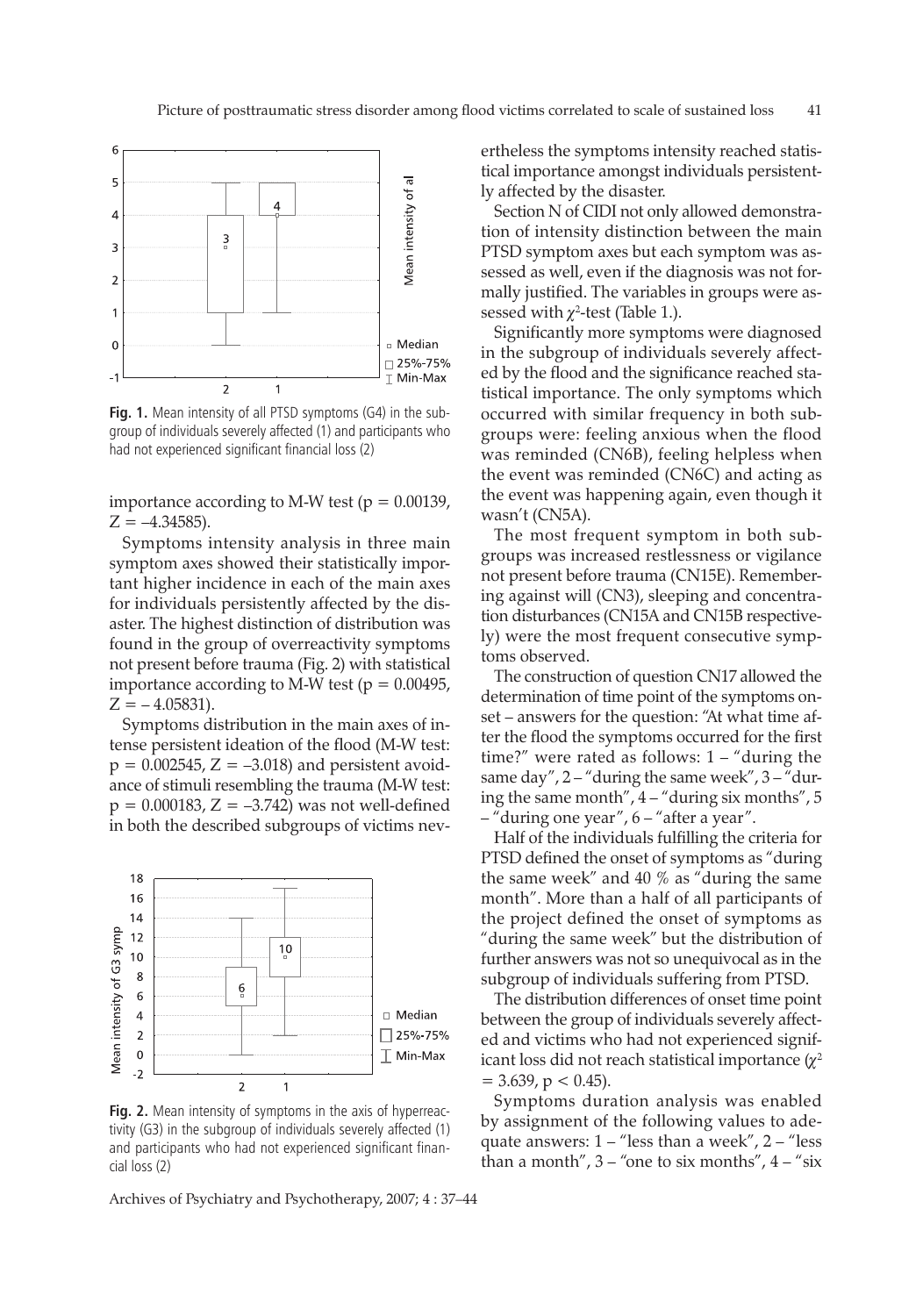| Symptom          | Occurrence in subgroup 1 |             | Occurrence in subgroup 2 |                | $\chi^2$ -value | p-value   |
|------------------|--------------------------|-------------|--------------------------|----------------|-----------------|-----------|
|                  | present                  | not present | present                  | not present    |                 |           |
| CN3              | 33                       | 17          | 44                       | 3              | 139.0071        | < 0.00001 |
| CN4              | 21                       | 29          | 35                       | 12             | 53.22245        | < 0.00001 |
| CN <sub>5</sub>  | 20                       | 30          | 29                       | 18             | 44.37788        | < 0.00001 |
| CN5A             | 1                        | 49          | 1                        | 46             | 0.4884005       | 0.484647  |
| CN6A             | 23                       | 27          | 30                       | 17             | 14.06250        | 0.000177  |
| CN6B             | 21                       | 29          | 16                       | 31             | 2.852050        | 0.091267  |
| CN <sub>6C</sub> | 17                       | 23          | 17                       | 20             | 0.1736111       | 0.676925  |
| CN7              | 24                       | 26          | 31                       | 16             | 14.43850        | 0.000145  |
| CN <sub>8</sub>  | 12                       | 38          | 17                       | 30             | 6.250000        | 0.012424  |
| CN <sub>9</sub>  | $\overline{4}$           | 46          | 8                        | 39             | 5.740610        | 0.016583  |
| <b>CN10</b>      | 1                        | 49          | 6                        | 41             | 10.69850        | 0.001073  |
| CN11             | 14                       | 36          | 28                       | 19             | 42.66667        | < 0.00001 |
| CN12             | 5                        | 45          | 18                       | 29             | 33.27674        | < 0.00001 |
| CN13             | 1                        | 49          | 14                       | 33             | 37.33333        | < 0.00001 |
| CN14             | 13                       | 37          | 24                       | 23             | 25.01000        | < 0.00001 |
| CN15A            | 30                       | 20          | 43                       | $\overline{4}$ | 117.3382        | < 0.00001 |
| CN15B            | 17                       | 33          | 36                       | 11             | 104.4043        | < 0.00001 |
| CN15C            | 29                       | 21          | 39                       | 8              | 44.29483        | < 0.00001 |
| CN15D            | 17                       | 33          | 27                       | 20             | 21.58303        | < 0.00001 |
| CN15E            | 29                       | 21          | 45                       | $\overline{2}$ | 376.0417        | < 0.00001 |

**Table 1.** Correlation analysis of PTSD symptoms distribution in the subgroup of individuals severely affected (1) and participants who had not experienced significant financial loss (2). Chi-square test.

months to one year",  $5 -$ " more than a year". The vast majority of all participants both fulfilling criteria of PTSD and not, defined the period of symptoms persistence as "more than a year". The distribution of symptoms persistence in the whole group of patients resembled the distribution in the group of victims who experienced no significant loss. Despite the distribution differences in the group of individuals severely affected and victims who did not experience significant loss, the comparison of symptoms mean duration in both groups did not reach statistical importance ( $\chi^2 = 0.801$ , p < 0.09). The correlation between symptoms duration and the loss extent in the group of respondents suffering from PTSD was not observed ( $\chi^2 = 0.976$ , p < 0.80).

The last occurrence of PTSD symptoms was determined – question CN18AREC encoded following answers and adequate values: 1 – "during two weeks preceding the interview", 2 – "two to

four weeks preceding the interview", 3 – "one to six months preceding the interview",  $4 -$ "seven to twelve months preceding the interview", 5 – "during a year preceding the interview (without precise description)", 6 – "over a year preceding the interview". The construction of the question allowed evaluation of present occurrence of fully developed PTSD. The diagnosis was confirmed in 15.5 % of all 97 participants. The analysis of PTSD symptoms persistence in individuals who did not fulfill PTSD criteria showed that victims severely and persistently affected displayed the symptoms until one month before the interview significantly more often than participants without significant financial loss ( $\chi^2 = 10.878$ , p < 0.012). The most persistent symptoms had significantly stronger correlation with the diagnosis than loss extent ( $\chi^2$  = 9.619894, p < 0.022).

Long-lasting and simultaneous persistence of PTSD symptoms among majority of victims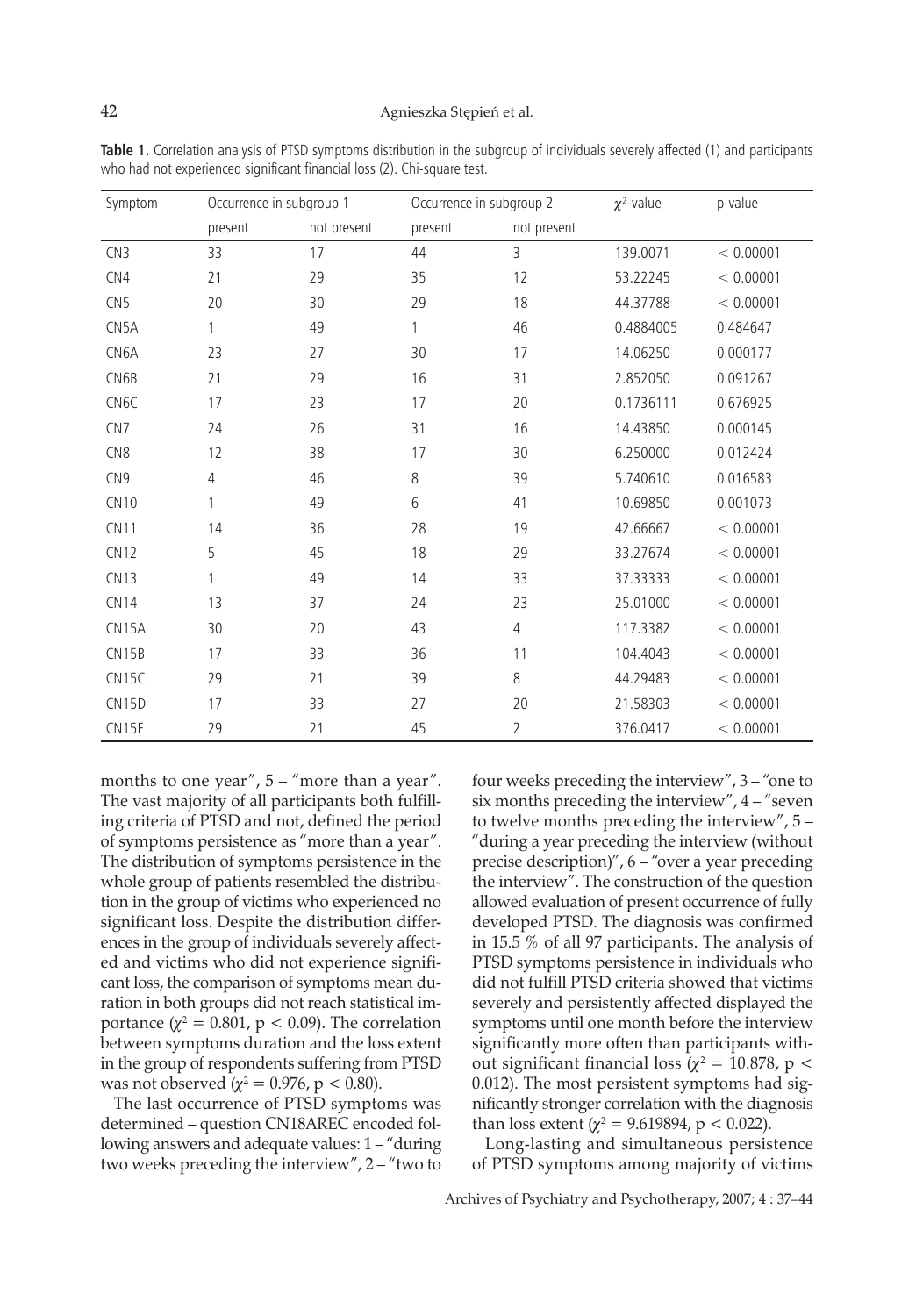induced the analysis of subthreshold PTSD (sPTSD) occurrence. The diagnosis might be based on the fact that at least one symptom in each of three main symptom axes lasts for more than one month [11, 12]. The participants interviewed did not fulfill criteria for developed PTSD. Symptoms of sPTSD were present in 63.9 % of the individuals without diagnosis of PTSD  $(n = 67)$  and the frequency of its occurrence amongst victims severely affected reached statistical importance ( $\chi^2 = 108.389$ , p < 0.0001).

## **DISCUSSION**

The study has been conducted 60 – 63 months after the flood. PTSD was diagnosed in 30.9 % of the recruited sample and 15.5 % of the group presented fully developed PTSD until one month before study. This result is concordant with outcomes of the other studies reported in literature worldwide. Prospective epidemiological surveys showed that almost  $1/3<sup>rd</sup>$  of the trauma victims with initially diagnosed PTSD still displayed its symptoms 60 months and more, after the stressful event [13, 14, 15].

Published papers confirm frequent PTSD diagnosis amongst victims suffering from considerable material loss caused by natural disaster [16, 17, 18, 19, 20]. The study corroborates with the results and the PTSD symptoms quantity analysis allowed the confirmation of their higher intensity in that subgroup. The highest disparity relates to the group of symptoms regarding increased psychological sensitivity and arousal not present before exposure to the stressor. It could be assumed that the permanence of property lost due to the flood affects in notable manner the victim's functioning, moreover daily exposition to conditions reminding the trauma (breakage of the whole or part of the house, incompleted renovations, damages in settled houses, excessive humidity, prolonged living in poorly equipped substitute homes) might be of great importance. The participants associated the symptoms intensity with persistent hardship caused by the catastrophe. None of the victims interviewed, received psychiatric or psychological help after the event due to traffic difficulties caused by the flood (the road to Bystrzyca Kłodzka was closed and the victims had no opportunity to receive any help from the psychological help-point located there). In conformity with literature, the lack of such support prolongs PTSD symptoms presence (mean 64 months) [13, 14, 21].

Half of the participants defined the onset of symptoms as "during the same week" and 40 % as "during the same month". The others defined the onset as "during the same day" or "during six months". The results are concordant with diagnostic criteria of PTSD included in the classification systems. Analysis of the time point of symptoms onset did not show any correlation with loss extent, proving that catastrophe characteristic (sudden and unexpected occurrence, the scale) causes psychological reaction independently from financial consequences.

Despite the lack of significant differences in PTSD symptoms permanence depending on damages extent, further analysis showed that individuals with developed PTSD, presented the symptoms during the interview significantly more often than representatives of the subgroup severely affected by the flood.

The study confirms significantly stronger intensity of subthreshold PTSD symptoms amongst individuals heavily affected by the flood. PTSD occurrence in the whole interviewed group was concordant with literature [12, 22].

Intense and long-lasting presence of fully developed or partial PTSD or particular symptoms, such as anxiety and/or depressive disorder require assurance of professional assistance for the victims of flood. Individuals presenting intense symptoms received information about treatment opportunities.

#### **CONCLUSIONS**

1. PTSD was diagnosed more frequently amongst victims severely affected by the disaster (23.7 %), likewise subthreshold PTSD occurred more often in that subgroup. Intensity of symptoms among victims fulfilling classification criteria for developed as well as partial PTSD was significantly higher in the subgroup of individuals severely affected. The majority of participants (independently from loss extent) presented the symptoms for a period "longer than a year" and none of them defined the symptoms' persistence as "less than

Archives of Psychiatry and Psychotherapy, 2007; 4 : 37–44